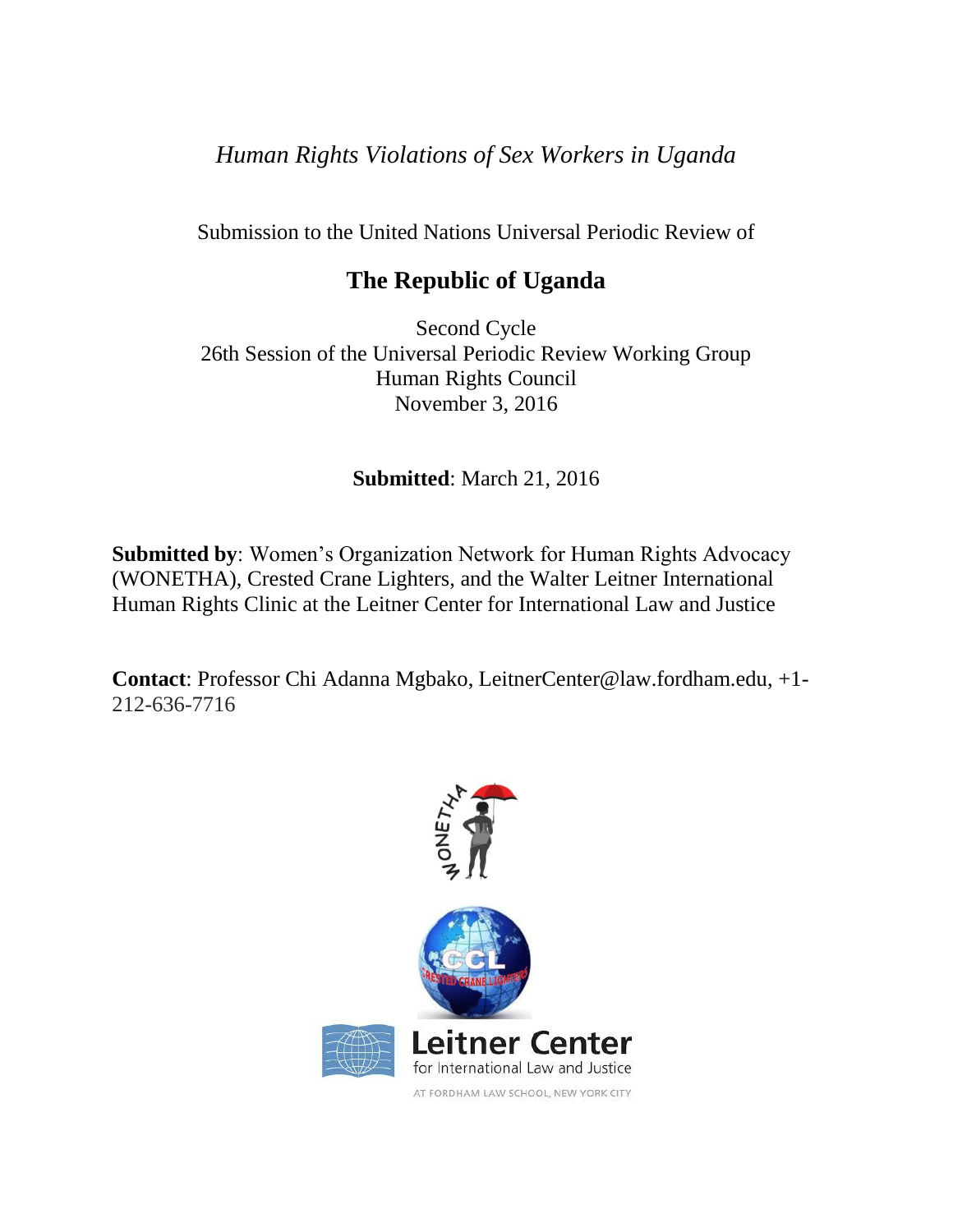#### **Overview**

1. This report is submitted jointly by the Women's Organization Network for Human Rights Advocacy (WONETHA), Crested Crane Lighters, and the Walter Leitner International Human Rights Clinic at the Leitner Center for International Law and Justice ("Clinic"). WONETHA is a nongovernmental sex worker-led organization that advocates for the human rights of sex workers and the decriminalization of sex work in Uganda. Through research, capacity-building, outreach, and advocacy, WONETHA challenges violence and discrimination against sex workers and promotes access to healthcare and economic and legal empowerment. Crested Crane Lighters is a Ugandan, sex worker-led nongovernmental organization focused on the promotion of the human rights of female sex workers who identify as bisexual or women who have sex with women. The Clinic at the Leitner Center provides education and practical human rights training to law students while furthering the Center's core objectives of strengthening access to justice and promoting the rights of marginalized populations. The Clinic engages in human rights advocacy projects in conjunction with grassroots organizations around the world.

2. This submission documents human rights abuses commonly faced by sex workers in Uganda, where sex work is criminalized and heavily stigmatized. For purposes of this submission, sex work is defined as "any agreement between two or more persons in which the objective is exclusively limited to the sexual act and ends with that act, and which involves preliminary negotiations for a price."<sup>1</sup> Ugandan sex workers confront many violations of multiple rights protected under international human rights law, including the right to be free from torture and other cruel, inhuman and degrading treatment; the right to security of the person and freedom from arbitrary arrest and detention; the right to equality before the law; the right to the highest attainable standard of health; the right to be free from discrimination; the right to work; the right to freedom of association; and the right to privacy.

3. This submission synthesizes the findings of human rights reports, academic studies, and news reports, which document the pervasive violations of Ugandan sex workers' human rights and demonstrate how these violations are connected to the criminalization of sex work in Uganda. The decriminalization of sex work and related activities in Uganda will help bring an end to human rights abuses against sex workers and allow for safe working conditions, access to health services and justice, and freedom from discrimination and violence.<sup>2</sup> It is only when sex work in Uganda is decriminalized that sex workers will fully enjoy all human rights guaranteed under the international bill of rights and core human rights instruments.

4. In recent years, influential international health and human rights organizations have called for the decriminalization of sex work.<sup>3</sup> In 2015, Amnesty International announced that they have decided to "advocate for the decriminalization of all aspects of consensual adult sex – sex work that does not involve coercion, exploitation or abuse."<sup>4</sup> The United Nations Programme on HIV/AIDS (UNAIDS) has also pushed for the decriminalization of sex work, stating in a 2014 briefing note that "criminalization of sex workers or their clients negates the right to individual self-determination, autonomy and agency."<sup>5</sup> In 2013, Human Rights Watch stated, "ending the criminalization of sex work is critical to achieving public health and human rights goals.*"* 6 In 2012 and 2014, the World Health Organization (WHO) also released guidelines urging countries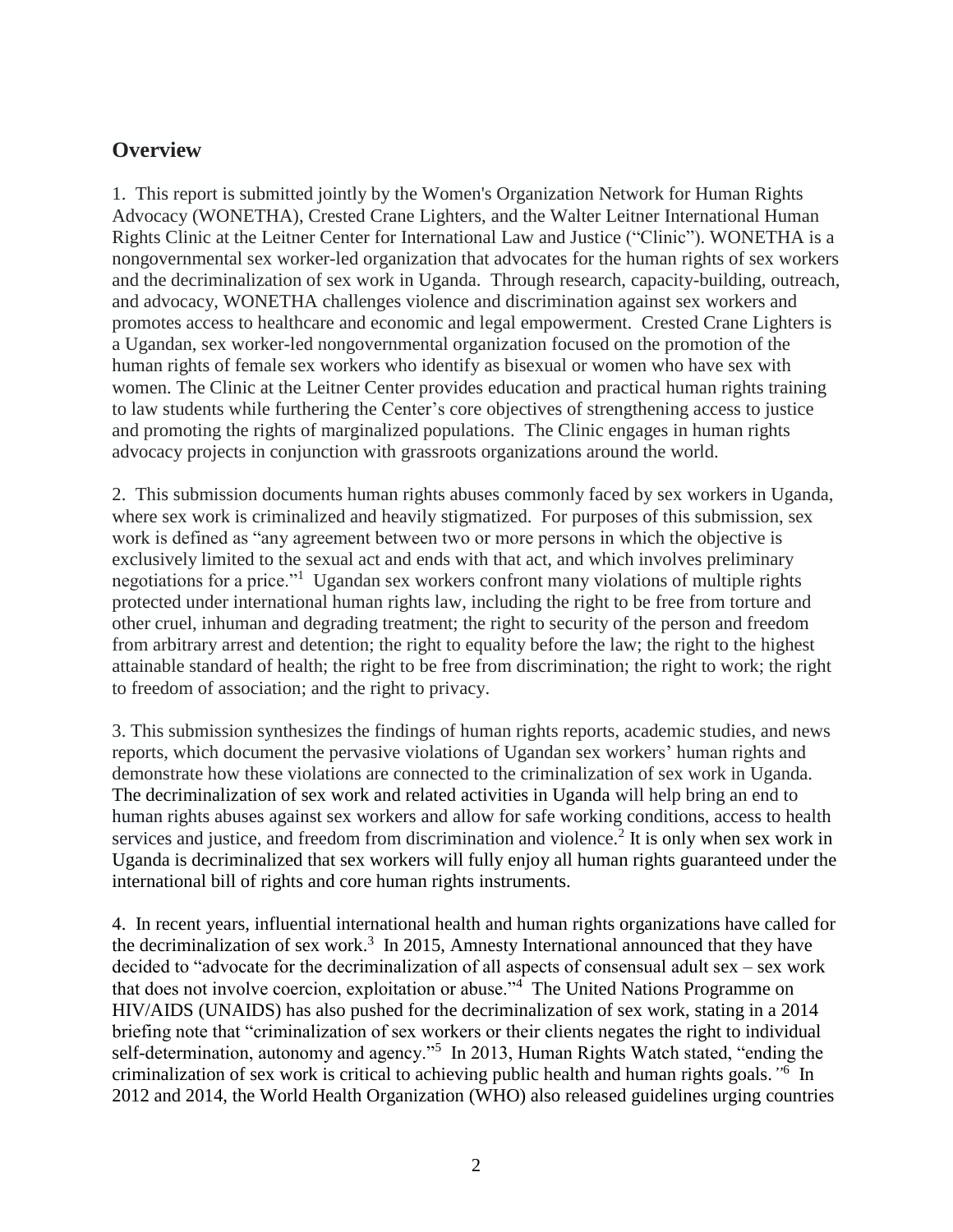to move toward decriminalizing sex work.<sup>7</sup> Furthermore, United Nations Special Rapporteurs on extreme poverty, the right to health, and the right to be free from torture have all determined that human rights violations against sex workers are a result of criminalization, stigma, and discrimination.<sup>8</sup>

5. During the first Universal Periodic Review of Uganda in October 2011, 182 recommendations were formulated, but not one addressed rights violations against sex workers.<sup>9</sup> Thus, the report of the UPR Working Group did not mention the rampant human rights abuses against sex workers.<sup>10</sup> Uganda will not be in compliance with its international human rights obligations as long as the widespread state-sanctioned violations of sex workers' rights continue.

# **Legal Framework**

6. Ugandan law criminalizes and stigmatizes sex work, leading to grave human rights violations against sex workers. Sections 138 and 139 of Uganda's Penal Code Act of 1950 criminalize prostitution.<sup>11</sup> Under Section 138, a "prostitute" is defined as a person "who in public or elsewhere regularly or habitually holds himself or herself out as available for sexual intercourse or other sexual gratification for monetary or other material gain."<sup>12</sup> Under Section 139, any individual engaged in selling sex can be imprisoned for up to seven years. Third parties, like brothel owners, also face up to seven years imprisonment for "living wholly or in part on the earnings of prostitution."<sup>13</sup> Prostitution charges are difficult to prove for law enforcement. Thus, the police often use section 168 of the penal code, which creates the offense of rogue and vagabond, to intimidate and exploit sex workers for monetary and sexual bribes.<sup>14</sup> The Ugandan Directorate of Ethics and Integrity has also indicated that it is working to amend Uganda's Penal Code to make the purchasing of sex illegal as well, further criminalizing the sex industry.<sup>15</sup>

7. In 2014, Uganda enacted the Anti-Pornography Act (APA), which defines pornography as "any representation through publication, exhibition, cinematography, indecent show, information technology or by whatever means, of a person engaged in real or simulated explicit sexual activities or any representation of the sexual parts of a person for primarily sexual excitement."<sup>16</sup> The Anti-Pornography Act has led to the further criminalization of sex work because police arbitrarily deem sex workers' appearance or attire "sexually exciting."<sup>17</sup>

8. Ugandan law also criminalizes homosexuality, subjecting sex workers who are LGBT to double prosecution and stigmatization. While a Ugandan constitutional court declared the Anti-Homosexuality Act of 2014 unconstitutional because it was passed without the requisite quorum, the Ugandan Penal Code of 1950 still criminalizes the LGBT community. Under Section 145, consensual sex between individuals of the same sex is prohibited and punishable by life imprisonment.<sup>18</sup> Section 146 makes any person who attempts to commit the "unnatural offences" enumerated in Section 145 liable for seven years imprisonment under felony charges.<sup>19</sup>

9. In 2014, Uganda passed the HIV and AIDS Prevention and Control Act, which requires mandatory HIV testing for those charged with sexual offences.<sup>20</sup> The Act also criminalizes the transmission of HIV with up to five years in prison.<sup>21</sup> This law is both discriminatory and counter-productive, since it further marginalizes and alienates the at-risk groups who already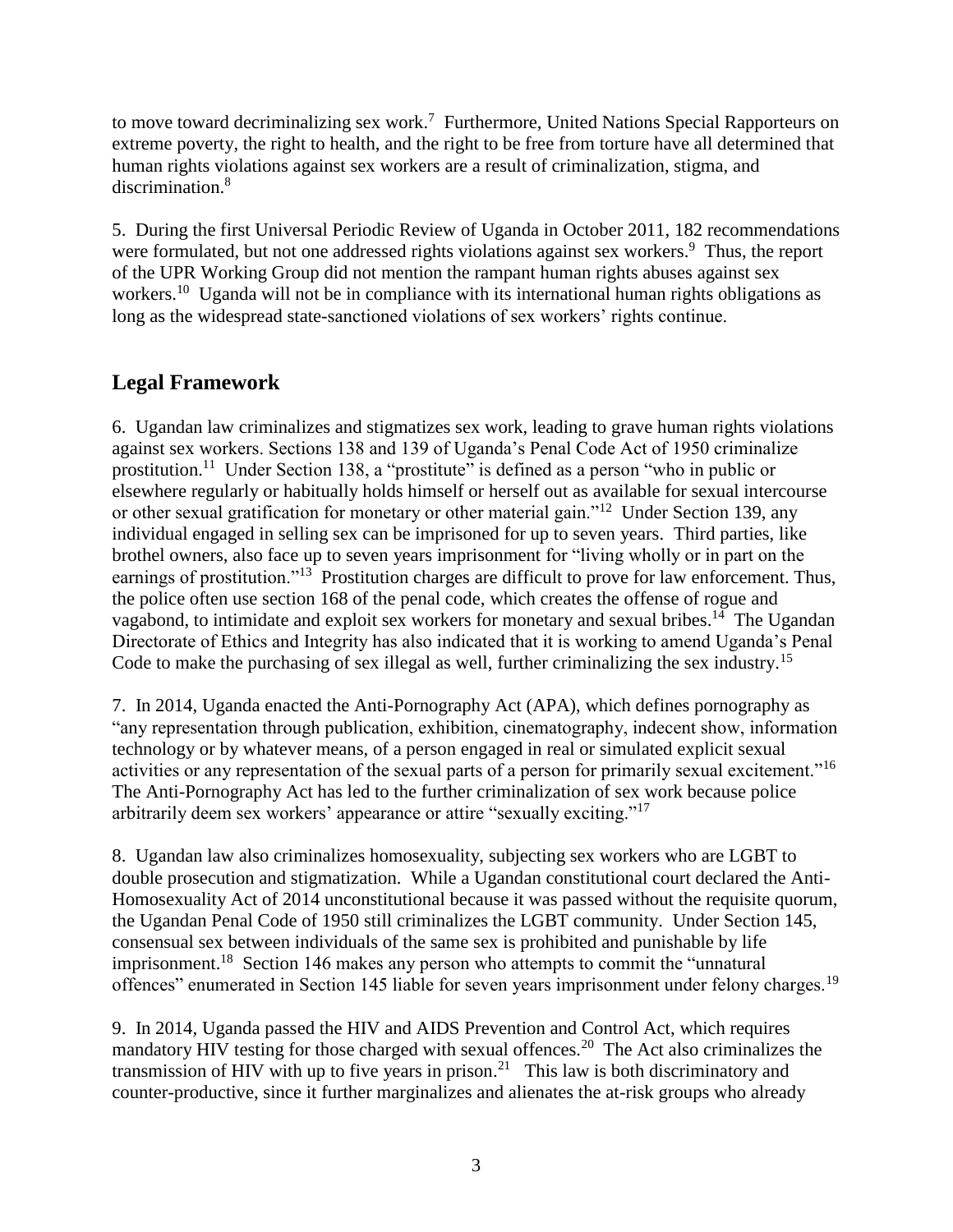face stigma and discrimination.<sup>22</sup> These types of measures exacerbate the pre-existing stigma and institutional exclusion that prevent sex workers from accessing treatment and health services, thereby augmenting the spread of HIV and Sexually Transmitted Infections (STIs) in Uganda.

## **Freedom from torture and other cruel, inhuman, and degrading treatment<sup>23</sup> & Right to security of the person and freedom from arbitrary arrest and detention<sup>24</sup>**

10. The criminalization of sex work in Uganda makes sex workers an easy target for police abuse and brutality.<sup>25</sup> Police abuse of sex workers includes physical assault; sexual assault, including rape and gang rape; arbitrary arrest and detention; bribery and extortion; and public humiliation. This section illustrates how the criminalization of sex work encourages police corruption and allows law enforcement to perpetrate abuses against sex workers with impunity. Police officers, who are charged with protecting the public, create an atmosphere of impunity for crimes against sex workers when they act as major perpetrators of violent abuse against sex workers.

11. Police authorities routinely perpetrate violence against sex workers that amounts to torture and to cruel, inhuman, and degrading treatment. Because of sex work's criminality, these abuses are viewed as legitimate, and occur with widespread impunity. Police-perpetrated beatings and assaults are common occurrences.<sup>26</sup> A 2013 study by University of Witwatersrand researchers in South Africa found that virtually all of the sex workers interviewed, including 25 from Uganda, reported being beaten and assaulted by police at some point in their lives.<sup>27</sup> One female sex worker in Uganda described police officers beating her and a group of other sex workers while forcing them to lay on their backs; following the beating, the police officers took their money.<sup>28</sup> In a different case, a transgender female sex worker described how police officers beat her, stripped her, and detained her on her way home from work.<sup>29</sup> In yet another example of police brutality, police officers beat and kicked a pregnant sex worker, and made her sit in sewage for two hours.<sup>30</sup>

12. Both male and female sex workers in Uganda report that local and military police routinely orchestrate acts of sexual violence, including rape and gang rape.<sup>31</sup> In 2011, the African Sex Workers Alliance (ASWA) interviewed dozens of Ugandan sex workers about human rights violations perpetrated by law enforcement.<sup>32</sup> The respondents' experiences reflect a common theme of rape, exploitation, and physical and emotional abuse.<sup>33</sup> Similarly, all of the respondents to a 2010 study of 68 sex workers in Kampala said that police beat and raped them if they resisted arrest.<sup>34</sup> In one documented case, sex workers reported that military police in Kisenyi had raped various sex workers.<sup>35</sup> The sex workers felt that it was futile to report the rapes to police because superior officers were responsible.<sup>36</sup> In another case, officers beat a sex worker with a metal baton while she was working as a bartender. Following the beating, they took her into custody, where a police officer poked at her vagina with a baton, hit her head, and threatened to have her do physical labor in a neighboring town if she did not pay them 200,000 Ugandan shillings by the next morning.<sup>37</sup> Police officers raped another female sex worker when she went to report abuse by criminals posing as clients.<sup>38</sup>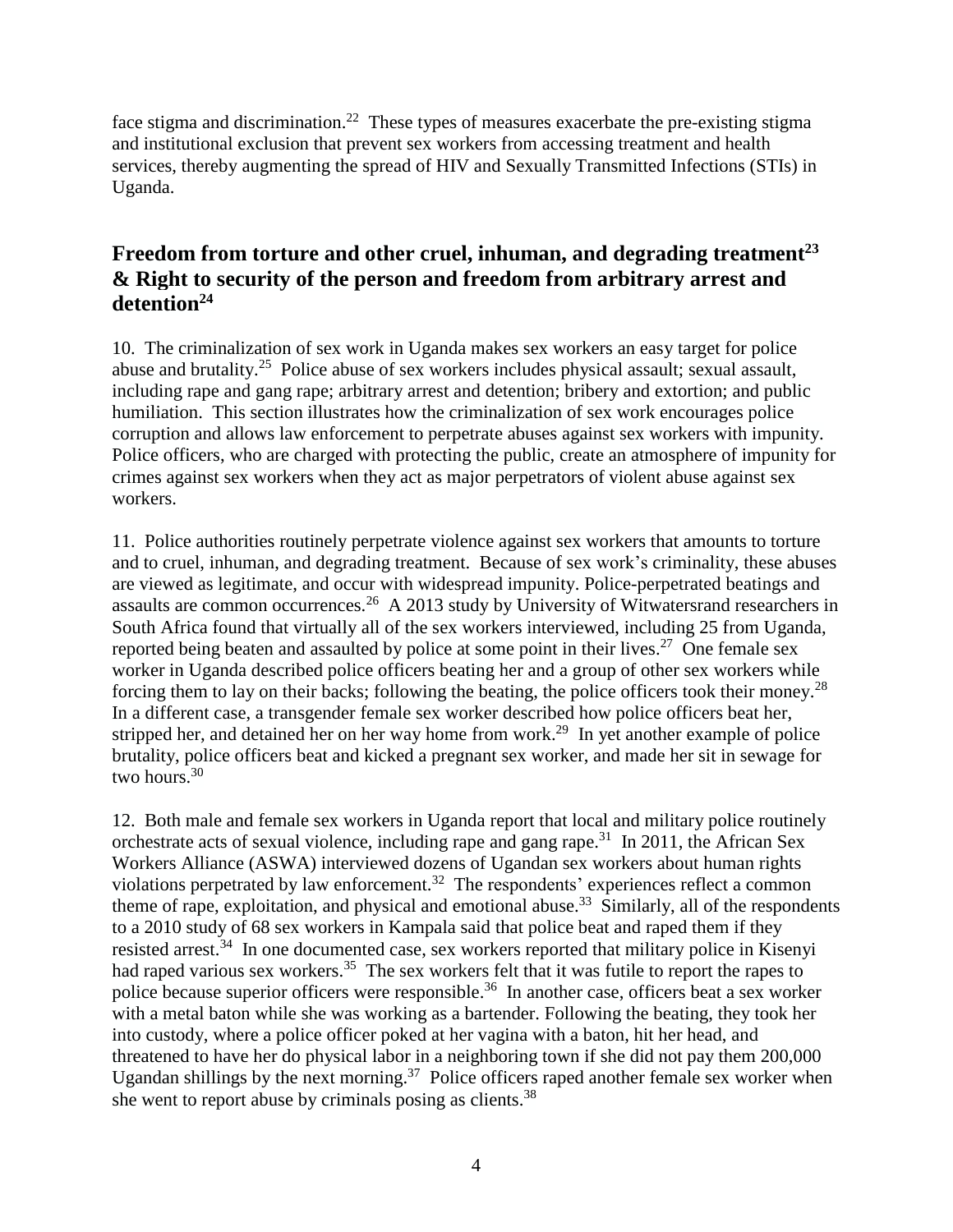13. Police in Uganda use prostitution's illegality as justification to harass, detain, and arbitrarily arrest sex workers.<sup>39</sup> The Ugandan Penal Code prohibits living off the earnings of prostitution, but police know that this allegation is difficult to prove in court.<sup>40</sup> So they subject sex workers to a constant cycle of detention and release without prosecution.<sup>41</sup> A lawyer who represents Ugandan sex workers suggests that this cycle of law enforcement arresting and detaining sex workers without prosecution demonstrates that "the police are using arrest as a way to extort money from the sex workers."<sup>42</sup>

14. Police officers in Uganda use the threat of arrest of sex workers, whether for prostitution or violation of other laws, as a means for bribery and extortion.<sup>43</sup> They force sex workers to bribe them in order to avoid arrest for offenses like rogue and vagabond.<sup>44</sup> Police officers often force sex workers to pay them as much as the equivalent of \$100 USD, which can amount to over half a month's earnings for a sex worker.<sup>45</sup> One WONETHA member has paid police bribes as high as 50,000 Ugandan shillings to avoid arrest. One male sex worker reported an experience where he was beaten and went to the police to report the assault. Police officers refused to take his report unless he paid them a bribe. Because he did not have sufficient funds to pay the amount the police were demanding, he was unable to file the report.<sup>46</sup>

15. Police not only engage in extortion of sex workers for money, but also for sex acts. One sex worker described seven separate instances in which police officers blackmailed her into having sex in exchange for not arresting her – an action equivalent to rape.<sup>47</sup> Police similarly blackmailed another female sex worker into having sex with them five times over the course of three years.<sup>48</sup> On two occasions, she attempted to confront the officers by demanding that they take her to the police station, hoping that they would be held accountable for their misconduct. Instead, the officers physically restrained and raped her.<sup>49</sup>

16. In addition to perpetrating acts of violence, harassment, and extortion of sex workers in Uganda, police officers commonly degrade sex workers by publicly humiliating them.<sup>50</sup> In one example, police officers arrested a group of female sex workers and forced them to carry used condoms on their heads. The officers then took the women to the police station and demanded a bribe for their release.<sup>51</sup> Sex workers have also reported cases of police forcing them to march in public with inflated condoms around their necks.<sup>52</sup> One infamous police officer in Kampala is known for arresting sex workers, stripping them, parading them through town, and threatening to shoot them if they report him.<sup>53</sup> This officer made a habit of entering the homes of sex workers, including those who are pregnant or caring for their infants, and dragging them by their hair to the police station.<sup>54</sup>

17. Police officers use other discriminatory policies that are not directly related to prostitution to justify harassing and detaining sex workers.<sup>55</sup> One of these policies is the 2014 Anti-Pornography Act (APA), formerly called the "Miniskirt Bill,"<sup>56</sup> which criminalizes anything qualifying as "pornography."<sup>57</sup> Although the word "miniskirt" is absent from the law, police have the discretion to interpret the Act's vague language and do so in a discriminatory fashion against sex workers.<sup>58</sup> Under the guise of the APA, police officers have arrested sex workers for appearing "sexually exciting."<sup>59</sup> Barely two weeks after the passing of the APA, police officers undressed several women in public who were wearing miniskirts.<sup>60</sup>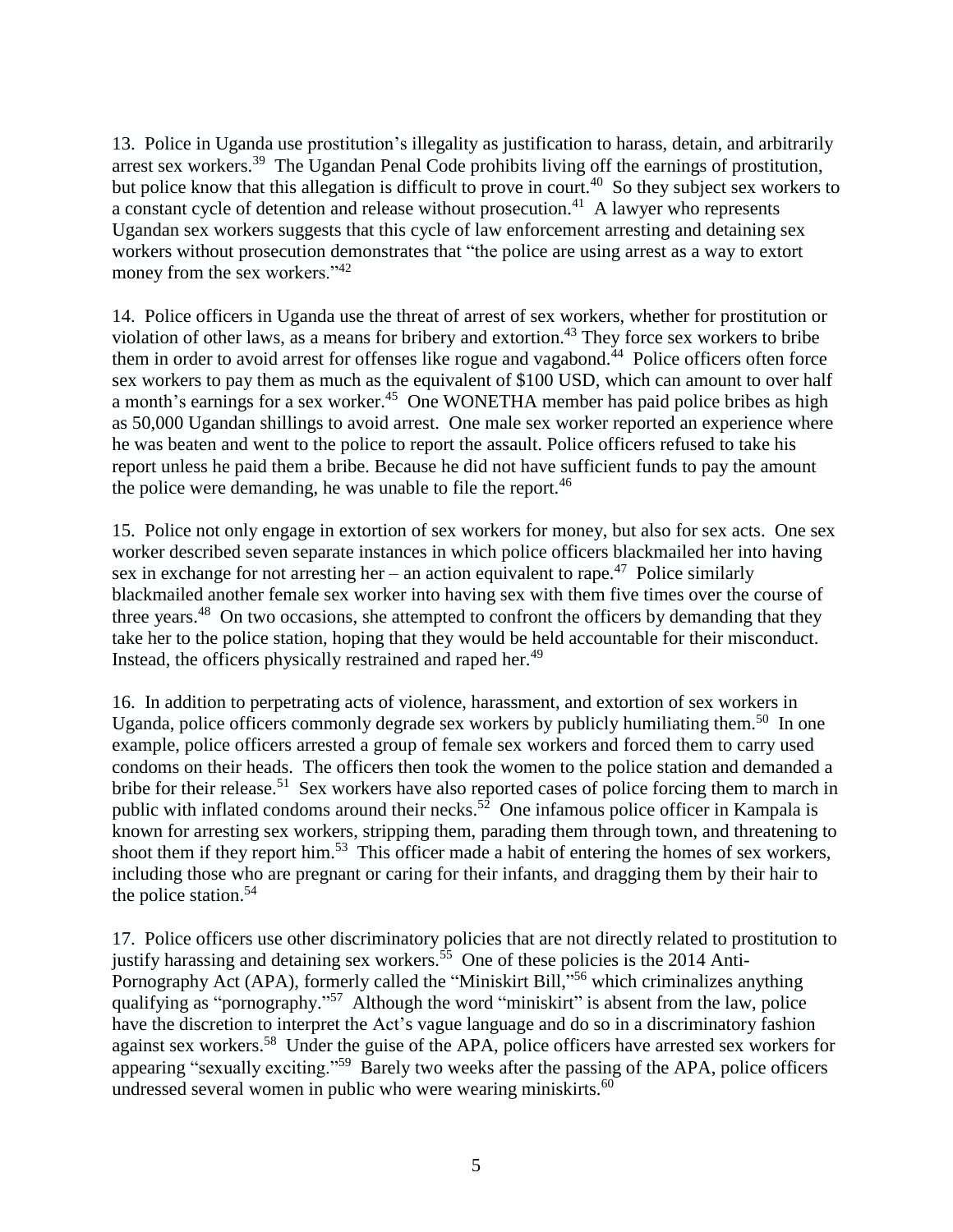#### **Right to equality before the law<sup>61</sup>**

18. Because sex work is criminalized in Uganda, there is little recourse for sex workers who are victims of crimes. Sex workers commonly describe being targets of violence because people know that sex work is criminalized and sex workers will be unable to report acts of violence committed against them to the police out of a deep fear of arrest.<sup>62</sup> Even the most brutal crimes against sex workers often go unreported and unpunished: one sex worker, whose friend died from injuries inflicted by a criminal posing as a client who had brutally raped her with a stick, wanted to report the man to the police. Other sex workers discouraged her from doing so because they warned her that if she went to the police, nothing would happen to the murderer but she would be "arrested for nothing."<sup>63</sup> Police have told sex workers who do report rapes that they "are selling sex and so are asking for it" or that "a prostitute can't be raped."<sup>64</sup> Not only is the likelihood of receiving aid from the police quite low, but sex workers have a legitimate reason to fear that what the police will do to them may be worse than the crimes they are reporting.

19. There is widespread impunity for those who commit acts of violence, including murder, against sex workers. One sex worker summed up the problem of impunity after she rattled off a list of names of sex workers who she knew had been murdered, saying, "Their murders haven't been solved and there's been no police investigation. Nothing at all."<sup>65</sup> Many sex workers have resigned themselves to the fact that they do not have avenues for redress when crimes are committed against them. As one sex worker put it, there is "nothing to do about it but to just endure the hardships."<sup>66</sup> Sex workers commonly describe the futility of seeking help from the police. One explained, "When a man rapes you, beats you, or uses you, you cannot go and report him because you are a sex worker... I just keep quiet and die with my pain....When you go to report you will be asked, 'What were you doing?' and you will be charged for prostitution so the laws do not favor us and we cannot report cases."<sup>67</sup>

20. Sex workers fall into not just one category but multiple categories of marginalized populations, and accordingly are disproportionately victimized. Transphobia, xenophobia, homophobia, HIV discrimination, and associated discriminatory laws render Ugandan LGBT, migrant, and HIV-positive sex workers particularly vulnerable to multiple, overlapping stigmas and forms of discrimination.<sup>68</sup>

21. Police target LBGT sex workers both because they are sex workers and because homosexuality is illegal and the LGBT community is highly stigmatized in Uganda.<sup>69</sup> A transgender female sex worker in Uganda, recalled incidents where police officers publicly stripped her, clients refused to pay her, and the public assaulted her because of her status as a transgender sex worker. She cited numerous murders of transgender sex workers in Uganda, none of which have been investigated by law enforcement.<sup>70</sup> A female migrant sex worker from Kenya described how the Ugandan police committed many abuses against her while she was detained for one month in Kampala: "I was a prostitute in a foreign country so you can imagine the treatment and discrimination" she said. $^{71}$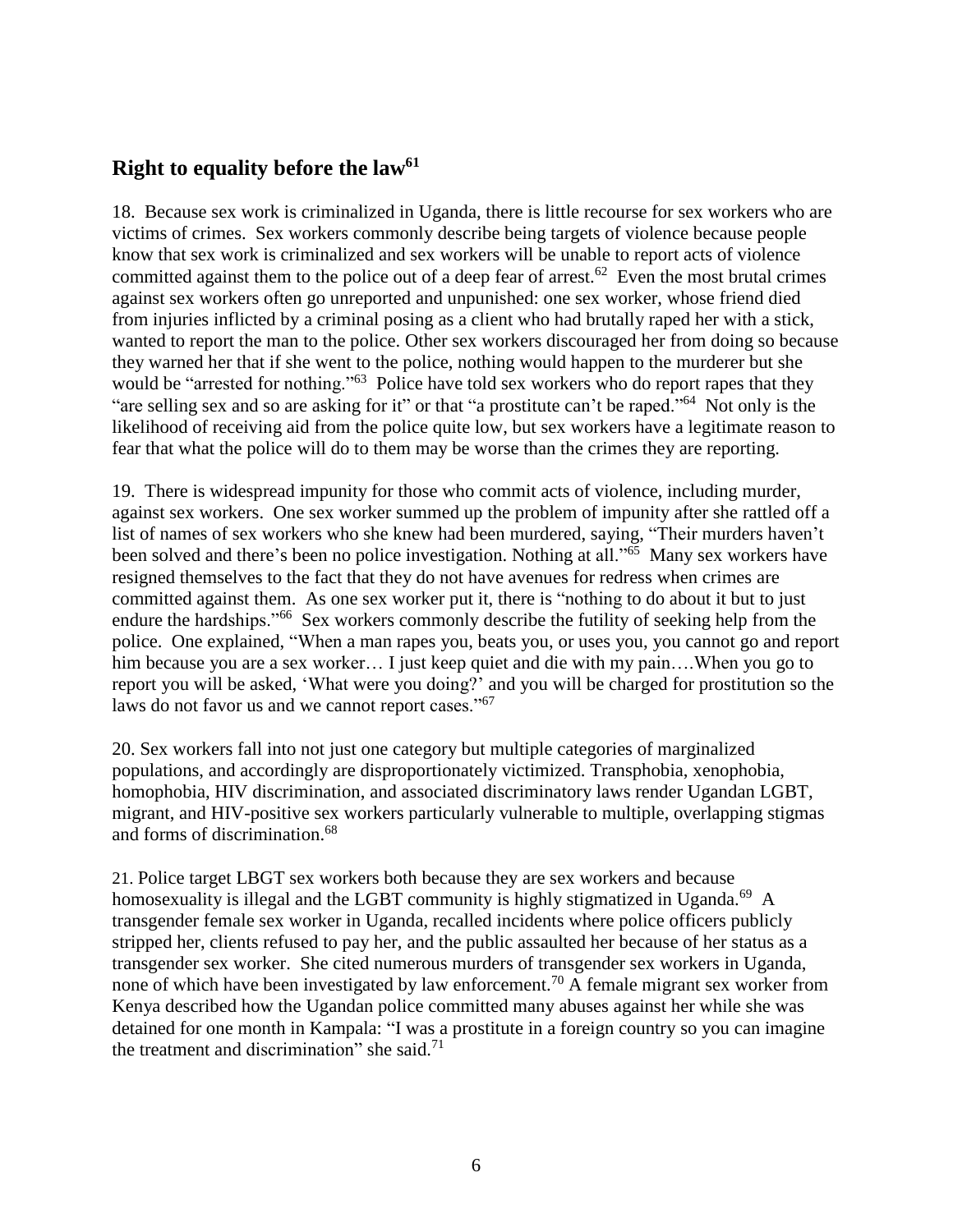## **Right to the highest attainable standard of health and freedom from discrimination<sup>72</sup>**

22. As a direct consequence of their criminal status, sex workers in Uganda face denial of treatment, discriminatory treatment, and violations of their right to privacy when attempting to access health services, which often discourages them from seeking treatment altogether.<sup>73</sup> This discrimination and stigma negatively impacts their right to health.<sup>74</sup>

23. Sex workers often experience denial of health care and discriminatory treatment from healthcare workers. A sex worker from Kampala recalled: "when I fell sick and went to a health center and they realized that I was a sex worker, they did not treat me like a human being. When the health worker came to attend to me she said that I should go to the other health worker and when I reached the other health worker, I was told that he had no time for me so I left without getting treatment."<sup>75</sup> Another sex worker described the futility of trying to access health care: "We are despised in the hospitals. They [health providers] say, 'We don't have time for prostitutes' and they also say that if one prostitute dies then the number reduces."<sup>76</sup> Two female sex workers in Kampala reported that health workers ignored them when they visited a hospital for the treatment of  $STIs.<sup>77</sup>$  When one male sex worker sought treatment at a public health clinic, he was made to wait an entire day without treatment and he was not attended to when he returned the next day either.<sup>78</sup> He eventually had to seek treatment at a private hospital.<sup>79</sup> One sex worker vowed never to return to a health clinic after being told that the clinic's resources were limited and providing drugs to a sex worker "who is a vector of HIV and STIs would be like washing a cloth spotless white and spreading on filthy ground to dry."<sup>80</sup>

24. Healthcare workers also often violate sex workers' right to privacy by disclosing sex workers' private health information to other patients, family members, and co-workers.<sup>81</sup> When a female sex worker in Uganda visited a hospital to seek treatment for STIs, a health worker revealed her status as a sex worker to her father and told her to stop visiting the hospital for free treatment because she had enough money from engaging in sex work.<sup>82</sup> A male sex worker in Kampala recounted that a doctor he visited breached confidentiality by revealing his health and sexual orientation to workers at the clinic.<sup>83</sup>

25. As a result of healthcare discrimination, sex workers often do not go to healthcare clinics to get tested, which increases their risk of infection with STIs or HIV, and delays their treatment. For example, when one sex worker tried to access STI testing at a government-run health clinic the nurses humiliated her in front of other patients. As a result, she left the clinic without treatment and, traumatized, she has not tried to go back to a clinic.<sup>84</sup> According to Daisy Nakato, a Uganda sex worker activist and founder of WONETHA, "Stigma has caused the death of WONETHA members too afraid to seek treatment for fear of being attacked or rejected by the very health care workers supposed to assist them."<sup>85</sup>

26. Uganda passed mandatory HIV testing laws for all people arrested on prostitution charges, which is both discriminatory and counter-productive to HIV reduction.<sup>86</sup> This practice fosters the stigmatization of sex workers and HIV positive individuals, rather than encouraging testing and the utilization of health services.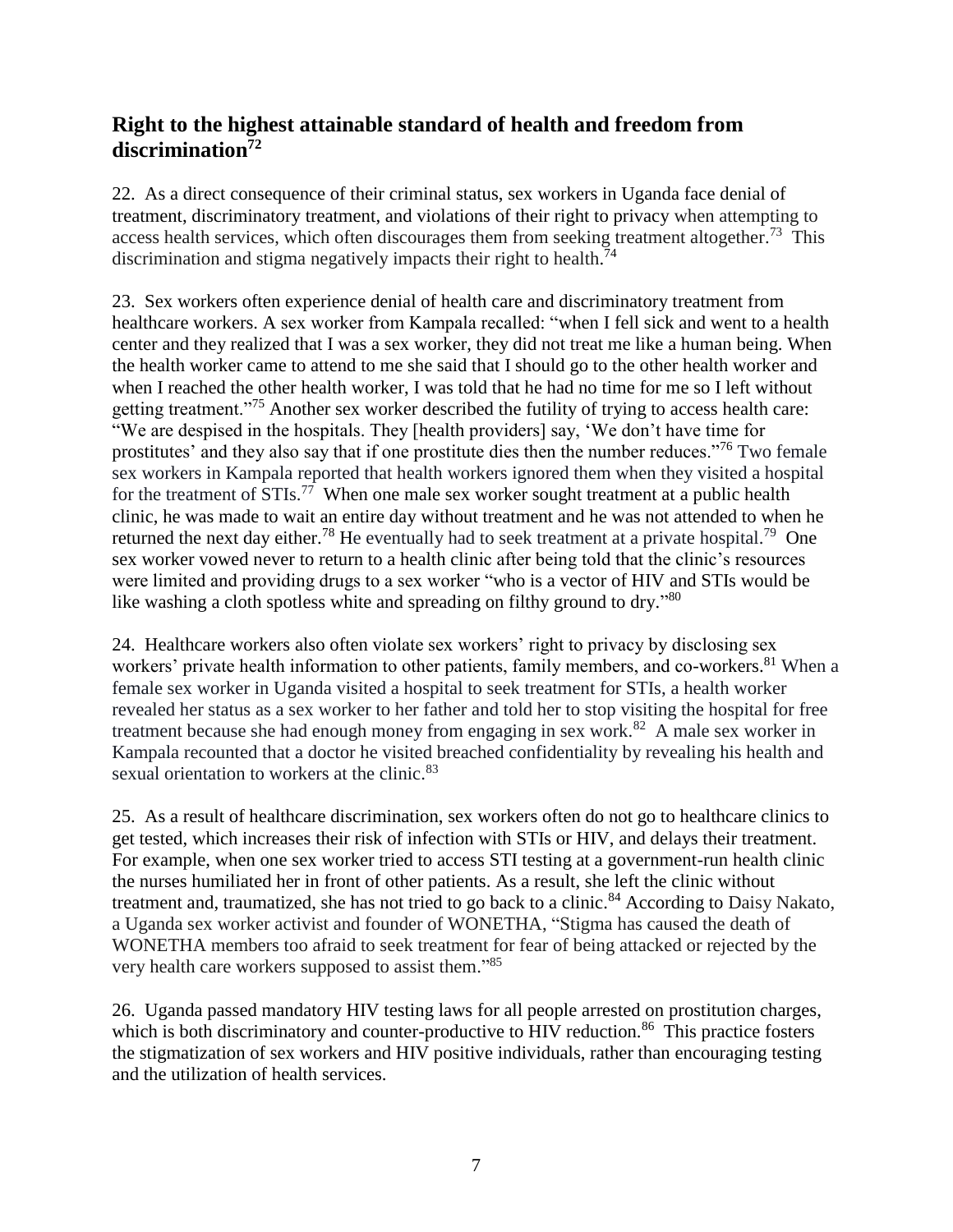27. Sex-worker- and LGBT-friendly clinics face harassment from the government. In April 2014, the police raided a gay- and sex worker-friendly healthcare clinic, the Makerere University Walter Reed Project, on the grounds that it was "recruiting homosexuals."<sup>87</sup> Walter Reed provided HIV treatment in a safe space to "most at risk" populations, including LGBT people and sex workers.<sup>88</sup>

28. In addition to healthcare discrimination, sex workers also experience housing and employment discrimination because of their status as sex workers. Landlords often refuse to rent to sex workers or evict them upon discovering they are sex workers.<sup>89</sup> One male sex worker gave an account of his landlords evicting him because they believed that he would negatively influence their children.<sup>90</sup> Additionally, it is difficult and sometimes impossible for sex workers to find work in other fields because of employment discrimination they face when potential employers learn of their criminal records for prostitution.<sup>91</sup>

## **Right to work<sup>92</sup>**

29. Criminalization of sex work is a labor issue $93$  because it prevents sex workers from exercising their right to freely choose their work. The violation of sex workers' free choice of work makes sex workers vulnerable to other abuses, including unsafe working conditions, <sup>94</sup> denial of and inadequate remuneration,<sup>95</sup> exploitation by brothel managers, and even difficulty in securing jobs in other sectors because of their history of sex work.<sup>96</sup> Because sex work in Uganda is not recognized as legitimate work, sex workers are unable to seek legal redress when their labor rights are violated.

30. As a result of the lack of labor protections for sex workers in Uganda, sex workers also lack control over their labor and are unable to negotiate effectively with clients regarding critical items such as wages and usage of work tools.<sup>97</sup> In a 2012 survey of Ugandan sex workers, 72% of respondents reported being paid less than what they had negotiated with clients.<sup>98</sup> Lack of labor protections allows brothel managers to underpay, overwork, and exploit sex workers by creating unsafe and hostile work conditions where employers freely harass sex workers.<sup>99</sup> For example, many brothels are kept in squalid conditions, with dark corridors, tin roofs and rooms as small as closets.<sup>100</sup> A sex worker in Kampala recounted paying half of her earnings to a brothel manager for every client she brought to the brothel, even if the client refused to pay for her services.<sup>101</sup> Similarly, another sex worker stated that landlords often demand money from sex workers on a daily basis and that sex workers are required to make such payments even when they take short vacations away from the brothel. $102$ 

## **Right to association and right to privacy<sup>103</sup>**

31. The Ugandan government commonly violates sex workers' right to freedom of association by banning and disrupting sex worker meetings, trainings, and other gatherings. The government has prohibited human rights trainings for sex workers, stopped sex worker conferences from taking place, and denied permits to sex workers' groups seeking to hold public meetings about legislation that disproportionately affects them.<sup>104</sup> Under section 5 of the Public Order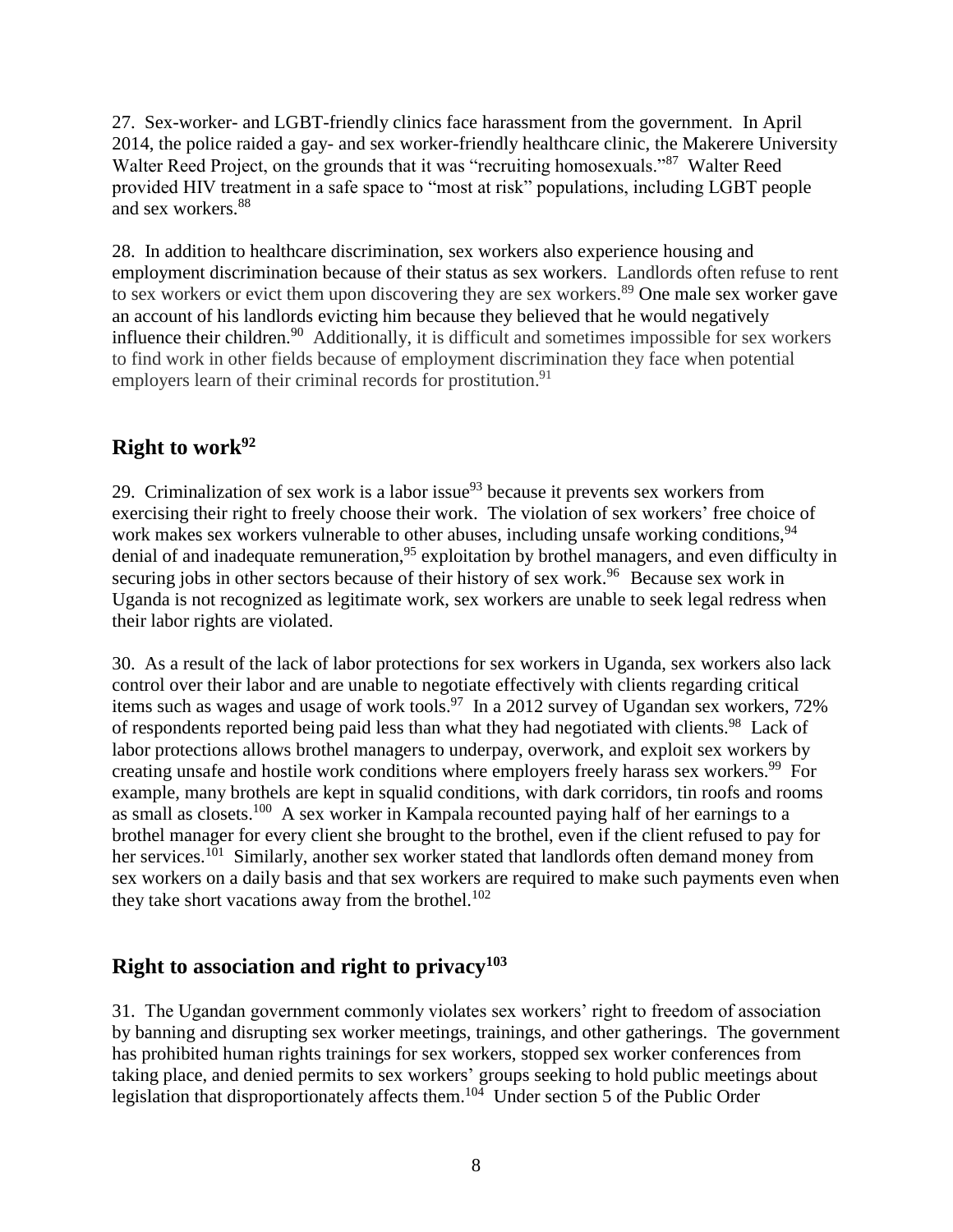Management Act, organizers must notify authorities before any public meetings are held. If notification is not made, it is an offense to continue with the meeting. According to Daisy Nakato, this makes organizing difficult: "So with this law in place, you can imagine how many times we have to notify the authorities when going for outreaches to promote condoms, to conduct HIV testing, or to talk about our health."

32. Sex workers' right to privacy is violated when the media accompanies the police on raids. Newspapers and tabloids photograph these raids and publish pictures of sex workers without their permission to publicly shame them. By publicly identifying sex workers, the police and media violate sex workers' right to privacy. After the 2012 raid on a WONETHA center in Gulu, local newspapers published photos of the staff who were accused and arrested.<sup>105</sup> In one instance, the police raided a sex worker's room, ordered her to take off her clothes, and took pictures of her, which were published three days later in a local tabloid with a caption stating she was having sex in a lodge.<sup>106</sup> Activists have stated that this type of "outing" by the media can lead to further violence against sex workers and deepens the stigma against sex work in Uganda. $107$ 

# **Recommendations**

State-sanctioned violence, extortion, rape, harassment, arbitrary arrest and detention, as well as healthcare, housing, and labor discrimination are severe violations of Ugandan sex workers' fundamental human rights. Uganda should immediately take steps to eliminate human rights abuses against sex workers, including:

33. Repealing all laws that criminalize and marginalize sex work, including Section 136 of the Ugandan Penal Code, the Anti-Pornography Act of 2014, provisions in the HIV Prevention and Control Act that criminalize transmission and attempted transmission of HIV, as well as laws that prohibit keeping brothels and living with or being in the company of sex workers.

34. Vigorously investigating and eliminating discriminatory police practices and violence against sex workers, including rape, arbitrary arrest and detention, extortion, harassment, and physical and emotional abuse.

35. Instituting formal training for law enforcement and other government officials on the legal and human rights of sex workers, as provided for in Article 10 of the Convention Against Torture.

36. Implementing mechanisms that allow sex workers to find redress for state-sanctioned human rights violations by holding law enforcement and government officials accountable for abuses against sex workers.

37. Eliminating policies that prevent sex workers from accessing health services and ensuring that sex workers are able to receive quality healthcare services without discrimination, stigmatization, or public humiliation. Healthcare workers should be trained to provide the same basic care and treatment standards to sex workers as they provide to other patients.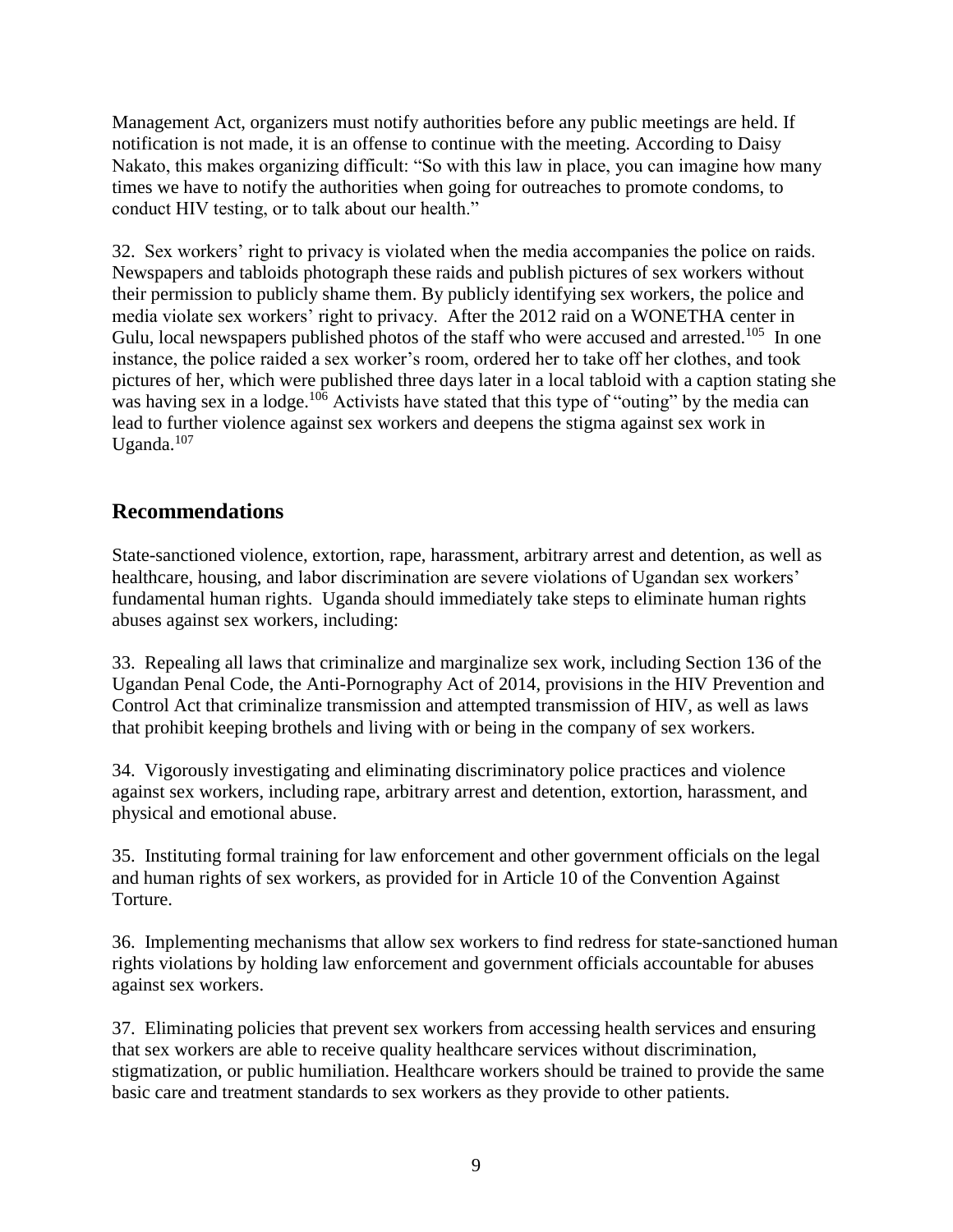38. Vigorously investigating and ending all housing, employment, and labor discriminatory practices that sex workers face based on their occupation.

39. Vigorously investigating and ending all targeted violence that LGBT sex workers face, including repealing provisions in the Ugandan Penal Code that criminalize the LGBT community.

40. Vigorously investigating and ending all intersectional violence that particularly vulnerable groups of sex workers, such as migrant sex workers, face.

41. Respecting sex workers' freedom of association and right to privacy by allowing sex workers to assemble free of harassment and prohibiting the non-consensual public identification of sex workers in the media.

42. Engaging sex workers as equals in designing and implementing educational and advocacy programs and clinical services.

 $\overline{a}$ 

<sup>1</sup> UNAIDS (Joint United Nations Programme on HIV/AIDS), *Regional Workshop on Situation Analysis of Sex Work in West and Central Africa*, 13, (2000).

<sup>2</sup> Chi A. Mgbako, *To Live Freely in This World: Sex Worker Activism in Africa*, 7, (New York University Press, 2016).

<sup>3</sup> *Id.* at 8.

<sup>4</sup> Amnesty International, "Sex Workers' Rights Are Human Rights," (Aug. 14, 2015), available at: https://www.amnesty.org/en/latest/news/2015/08/sex-workers-rights-are-human-rights/

<sup>5</sup> See *supra* note 2, at 8.

<sup>6</sup> *Id.*

<sup>7</sup> *Id.* at 7.

<sup>8</sup> *Id.* at 8.

<sup>9</sup> *First Universal Periodic Review of Uganda*, (Oct. 2011), available at: http://www.upr-info.org/database/ <sup>10</sup> *See* United Nations, Human Rights Council, *Report of the Working Group on the Universal Periodic Review: Uganda*, A/HRC/19/16, (Dec. 22, 2011), available at: https://documents-dds-

ny.un.org/doc/UNDOC/GEN/G11/175/48/PDF/G1117548.pdf?OpenElement.

<sup>&</sup>lt;sup>11</sup> "Arrest of Prostitutes," Directorate for Ethics and Integrity, Office of the President, (Mar. 6, 2015), available at: http://www.mediacentre.go.ug/press-release/arrest-prostitutes <sup>12</sup> *Id.*

<sup>&</sup>lt;sup>13</sup> "Defending the Defender – Women Human Rights Defenders in Uganda Face Unlawful Criminalization," *AWID*, available at: http://www.awid.org/news-and-analysis/defending-defenderwomen-human-rights-defenders-uganda-face-unlawful

<sup>&</sup>lt;sup>14</sup> Email exchange with Daisy Nakato, March 18, 2016.

<sup>15</sup> Evelyn Lirri, "Uganda wants 'paying for sex' made a crime," *The East African*, Mar. 21, 2015, available at: http://www.theeastafrican.co.ke/news/Uganda-wants--paying-for-sex--made-a-crime-/- /2558/2661130/-/779953/-/index.html

<sup>&</sup>lt;sup>16</sup> Katherine A. Muldoon, "A systematic review of the clinical and social epidemiological research among sex workers in Uganda", *BMC Public Health*, (2015), at 11.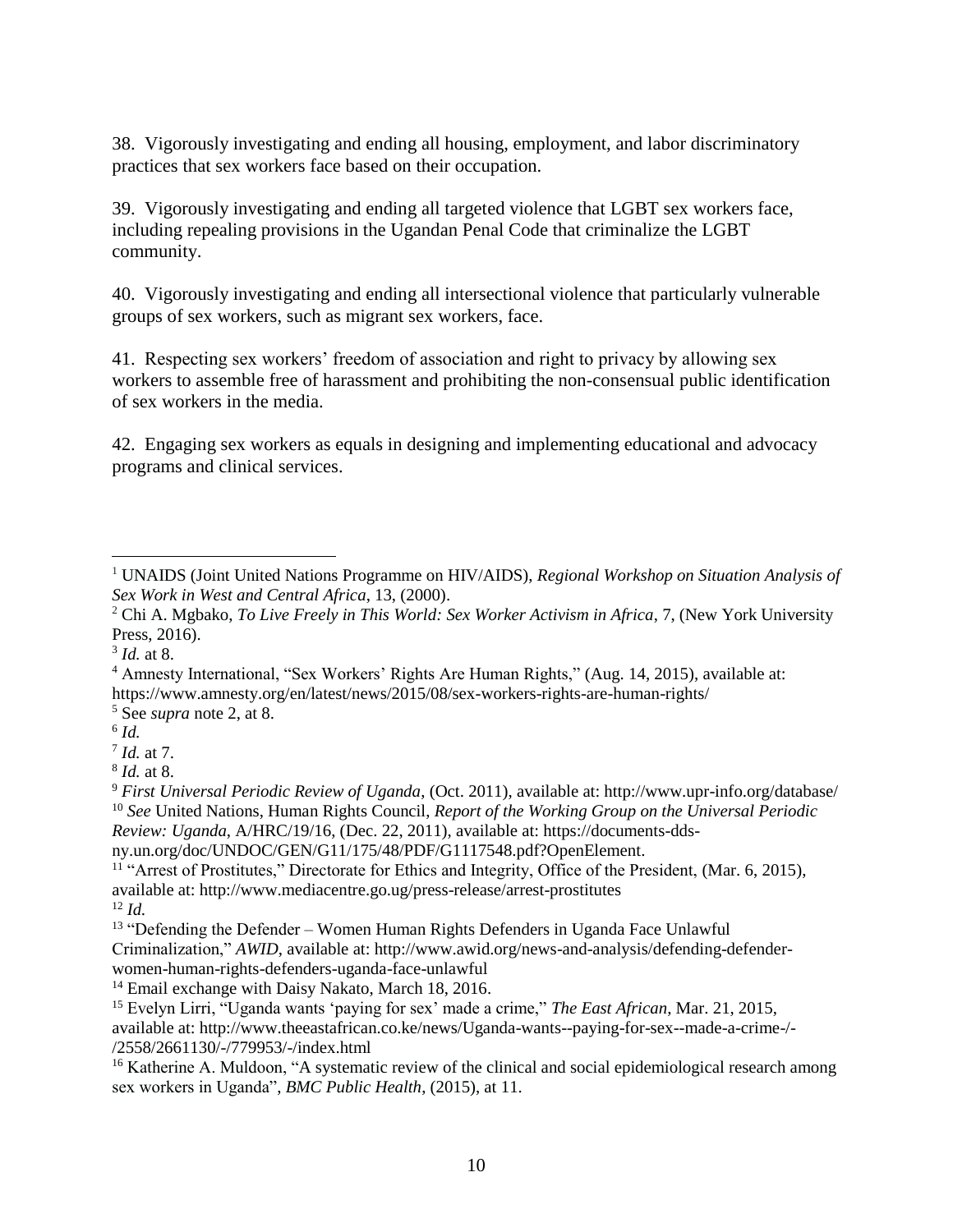<sup>17</sup> *Id.*; "Sex Workers Project Uganda," *HIV Gaps*, available at: http://www.hivgaps.org/projects/sex-workprojects/sex-work-project-uganda/

<sup>18</sup> "What next for Uganda's anti-gay law?" *IRIN News*, (Aug. 14, 2014), available at: http://www.irinnews.org/report/100490/briefing-what-next-uganda's-anti-gay-law <sup>19</sup> *Id.*

<sup>20</sup> The HIV and AIDS Prevention and Control Act, 2014, §12.

 $^{21}$  *Id.* at \$41.

 $\overline{a}$ 

<sup>22</sup> See *supra* note 2, at 66.

<sup>23</sup> Article 7 of The International Covenant on Civil and Political Rights (the "ICCPR"), ratified by Uganda on June 21, 1995 by accession states that, "No one shall be subjected to torture or cruel, inhuman or degrading treatment or punishment."; The Convention against Torture and Other Cruel, Inhuman or Degrading Treatment or Punishment (CAT), ratified by Uganda on November 3, 1986 by accession, provides for similar protections.

<sup>24</sup> Article 9 of the ICCPR states that, "Everyone has the right to liberty and security of person. No one shall be subjected to arbitrary arrest or detention. No one shall be deprived of his liberty except on such grounds and in accordance with such procedure as are established by law."

<sup>25</sup> "Exploiting the Police Uniform", *The Independent*, (May 17, 2010),

http://www.independent.co.ug/index.php/features/features/42-features/2924-exploiting-the-policeuniform-

<sup>26</sup> Amnesty International, "Uganda: 'I Can't Afford Justice,' Violence Against Women in Uganda Continues Unchecked and Unpunished", (2010), at 31; *see also supra* note 2, at 71; *see also* Zawadi Nyong'o (Akina Mama wa Afrika), "When I Dare to be Powerful - On the Road to a Sexual Rights Movement in East Africa," (2010), at 65; *see also* Avner Mizrahi, "Shame & Notoriety: Stopping Police Rape of Sex Workers in Uganda," available at: http://www.genderacrossborders.com/2011/07/13/shamenotoriety-stopping-police-rape-of-sex-workers-in-uganda/

<sup>27</sup> Scorgie, F., Vasey, K., Harper, E. et al., "Human rights abuses and collective resilience among sex workers in four African countries: a qualitative study," *Global Health*, (2013), 9: 1–13, available at: http://globalizationandhealth.biomedcentral.com/articles/10.1186/1744-8603-9-33

<sup>28</sup> African Sex Worker Alliance, "'I expect to be abused and I have fear': Sex workers' experiences of human rights violations and barriers to accessing healthcare in four African countries," (2011), at 34. <sup>29</sup> *Id.*; *See supra* note 27.

<sup>30</sup> *See supra* note 13.

<sup>31</sup> *See supra* note 28, at 32, 33, 47; Ruthann Richter, "Sex Work in Uganda: Risky Business," (2014), available at: http://scopeblog.stanford.edu/2014/03/19/sex-work-in-uganda-risky-business/*; see also* Avner Mizrahi, "Shame & Notoriety: Stopping Police Rape of Sex Workers in Uganda," available at: http://www.genderacrossborders.com/2011/07/13/shame-notoriety-stopping-police-rape-of-sex-workersin-uganda/

<sup>32</sup> *See supra* note 28, at 35.

<sup>33</sup> *Id.*

<sup>34</sup> Schoemaker J, Twikirize J., "A life of fear: sex workers and the threat of HIV in Uganda," Int. J. Soc. Welf. 2012;21:186–93.

<sup>35</sup> *See supra* note 28, at 32.

<sup>36</sup> *Id.*

<sup>37</sup> *See supra* note 13.

<sup>38</sup> "'Decriminalize Our Work' – Uganda Sex Workers," *BBC*, available at:

http://www.bbc.co.uk/programmes/p030vbkl

<sup>39</sup> *See supra* note 2, at 50.

<sup>40</sup> *Id*.

<sup>41</sup> *Id.*

<sup>42</sup> *Id.*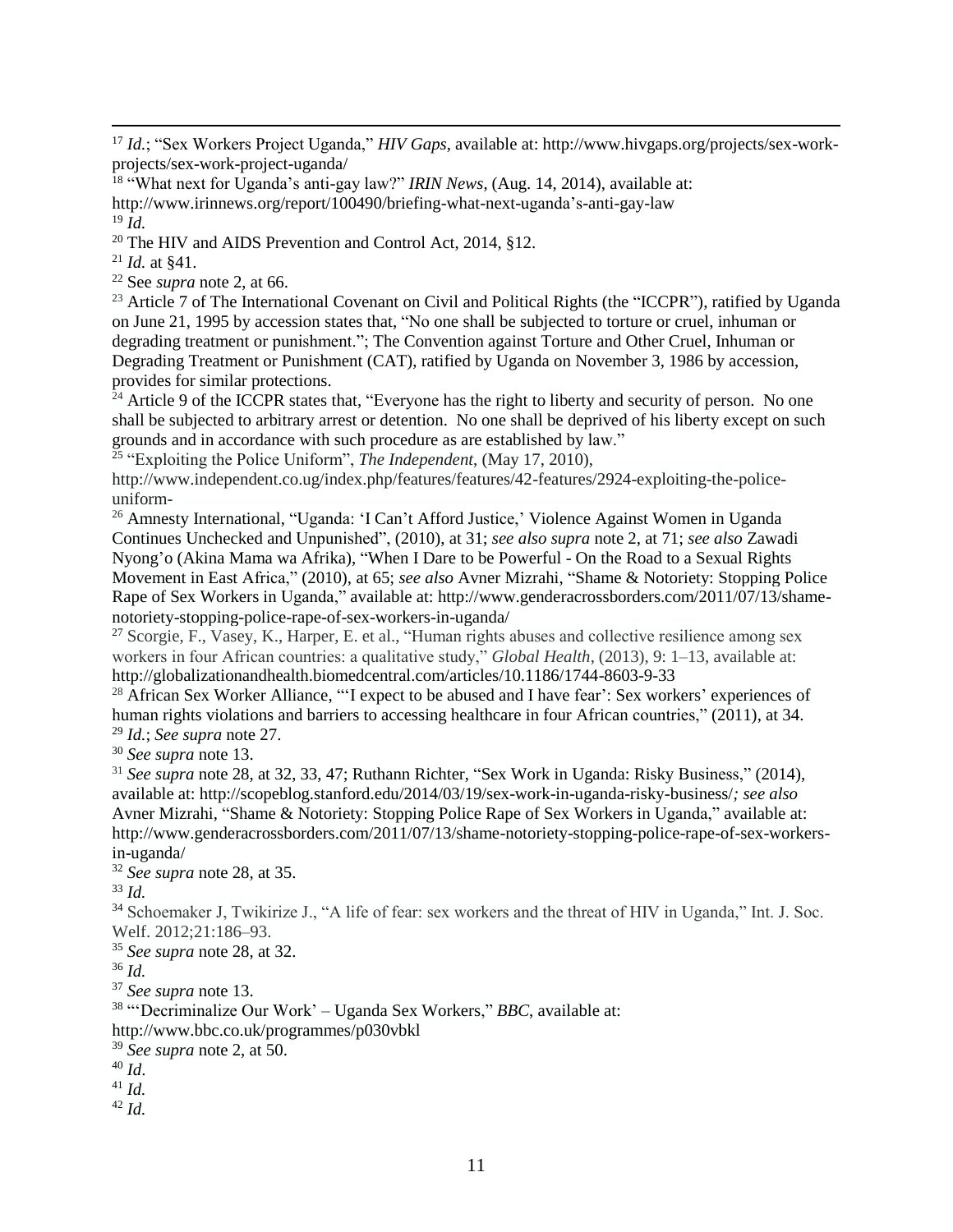<sup>44</sup> *See supra* note 2, at 50.

<sup>46</sup> *See supra* note 28, at 34.

<sup>48</sup> *Id.*

<sup>49</sup> *Id.*

<sup>50</sup> *See supra* note 43.

<sup>51</sup> *See supra* note 28, at 46.

<sup>52</sup> Global Network of Sex Work Projects, "Why decriminalize sex work?", *Open Democracy*, (July 29, 2015), available at: https://www.opendemocracy.net/beyondslavery/global-network-of-sex-workprojects/why-decriminalise-sex-work

<sup>53</sup> *See supra* note 2, at 55.

<sup>54</sup> *Id.*

<sup>55</sup> *Id.*

<sup>56</sup> Anti-Pornography Bill, (2011), available at: [https://jssozi.files.wordpress.com/2013/04/anti](https://jssozi.files.wordpress.com/2013/04/anti-pornography-bill-2011.pdf)[pornography-bill-2011.pdf](https://jssozi.files.wordpress.com/2013/04/anti-pornography-bill-2011.pdf)

<sup>57</sup> *See supra* note 16, at 11; Katie Nguyen, "'Bad' Laws Hurt Sex Workers from Uganda to Nepal, AIDS Meeting Told," (2014) available at: http://news.trust.org//item/20140721104450-k5h60/

<sup>58</sup> Anti-Pornography Act of 2014, available at: <http://www.ulrc.go.ug/ulrcsite/download/file/fid/321> <sup>59</sup> *See supra* note 17.

<sup>60</sup> *Id.*

<sup>61</sup> Art. 16 of the ICCPR (stating that "[e]veryone shall have the right to recognition everywhere as a person before the law); Art. 14 of the ICCPR (stating that "[a]ll persons shall be equal before the courts and tribunals").

<sup>62</sup> *See supra* note 28, at 48, 49; *See also* Amnesty International, "Uganda: 'I Can't Afford Justice,' Violence Against Women in Uganda Continues Unchecked and Unpunished", (2010), at 31.

<sup>63</sup> Amnesty International, "Uganda: 'I Can't Afford Justice,' Violence Against Women in Uganda Continues Unchecked and Unpunished", (2010), at 31.

<sup>64</sup> *Id.*

<sup>65</sup> See *supra* note 2, at 72.

<sup>66</sup> *See supra* note 27, at 48.

<sup>67</sup> *Id.*; *See supra* note 27 at 6.

<sup>68</sup> *See supra* note 2, at 67.

<sup>69</sup> *Id.*

<sup>70</sup> See *supra* note 2, at 72-73.

<sup>71</sup> *See supra* note 28.

 $72$  Article 11(1) of the International Covenant on Economic, Social and Cultural Rights (the "ICESCR") provides that "States Parties to the present Covenant recognize the right of everyone to an adequate standard of living for himself and his family, including…housing" and Article 12(1) states that "[th]e States Parties to the present Covenant recognize the right of everyone to the enjoyment of the highest attainable standard of physical and mental health." Article 2(1) of the ICCPR states that, "[e]ach State Party to the present Covenant undertakes to respect and to ensure to all individuals within its territory and subject to its jurisdiction the rights recognized in the present Covenant, without distinction of any kind, such as race, color, sex, language, religion, political or other opinion, national or social origin, property, birth or other status. (Uganda ratified the ICESCR on January 21, 1987.)

<sup>73</sup> Nora Daly, "Uganda's Gay Rights and Sex Worker Activists Answer Your Questions About HIV Prevention," *PBS.Com*, Aug. 29, 2014, available at: http://www.pbs.org/newshour/updates/ugandas-gayrights-sex-worker-activists-answer-questions-hiv-prevention/

 $\overline{a}$ <sup>43</sup> Ruthann Richter, "Sex Work in Uganda: Risky Business," (2014), available at: http://scopeblog.stanford.edu/2014/03/19/sex-work-in-uganda-risky-business/

<sup>45</sup> *See supra* note 43.

<sup>47</sup> *See supra* note 25.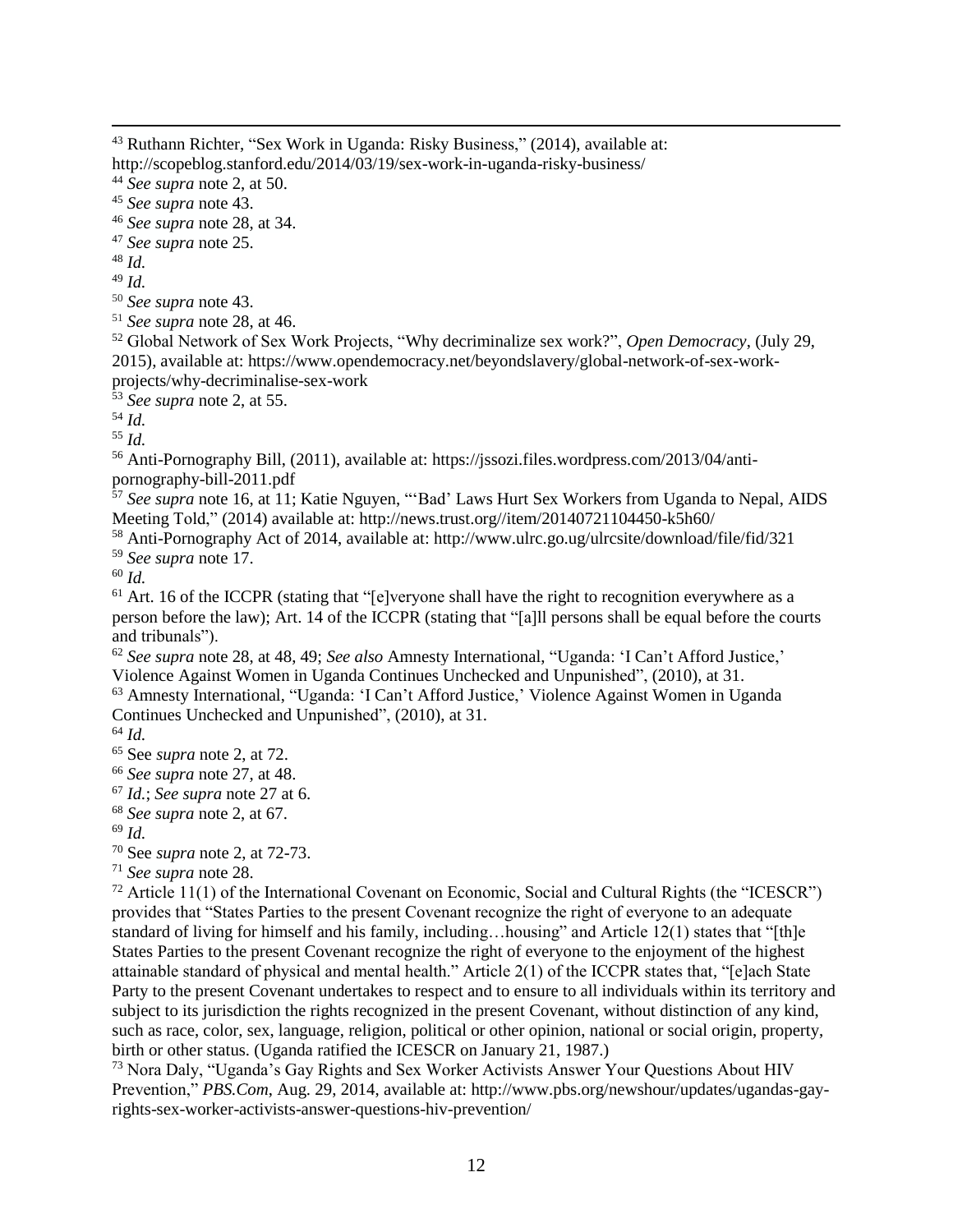<sup>76</sup> Scorgie F., Nakato D., Harper E., Richter M., Maseko S., Nare P., et al. "'We are despised in the hospitals': sex workers' experiences of accessing health care in four African countries." *Cult Health Sex*, (2013), 15:450–65.

<sup>77</sup> *Id.*

 $\overline{a}$ 

<sup>78</sup> *Id.* at 54.

<sup>79</sup> *Id.*

<sup>80</sup> WONETHA, "Hon Nsaba Buturo Again Bans a Sex Workers Workshop on Health Rights and Economic Empowerment," *NSWP*, Nov. 24, 2010, available at: http://dev.nswp.org/news-story/honnsaba-buturo-again-bans-sex-workers-workshop-health-rights-and-economic-empowerment

<sup>81</sup> *See supra* note 76.

<sup>82</sup> *See supra* note 28, at 54.

<sup>83</sup> *Id.*

<sup>84</sup> *See supra* note 2, at 4.

<sup>85</sup> *See supra note* 73.

<sup>86</sup> *See supra* note 2, at 66.

<sup>87</sup> Human Rights Watch, World Report 2015, chapter Uganda, available at: https://www.hrw.org/worldreport/2015/country-chapters/uganda

<sup>88</sup> Amnesty International, "Rule by Law: Discriminatory Legislation and Legitimized Abuses in Uganda." <sup>89</sup> *See supra* note 28.

<sup>90</sup> *See supra* note 73.

<sup>91</sup> Zawadi Nyong'o (Akina Mama wa Afrika), "When I Dare to be Powerful - On the Road to a Sexual Rights Movement in East Africa," (2010), at 42.

 $92$  Arts. 6(1) and 7(1) of the ICESCR (Art. 6(1) stating that "[t]he States Parties to the present Covenant recognize the right to work, which includes the right of everyone to the opportunity to gain his living by work which he freely chooses or accepts, and will take appropriate steps to safeguard this right" and Art. 7(1) stating that "[t]he States Parties to the present Covenant recognize the right of everyone to the enjoyment of just and favourable conditions of work which ensure, in particular: (a) Remuneration… (ii) A decent living for themselves and their families…(b) Safe and healthy working conditions…").

<sup>93</sup> See *supra* note 2, at 61.

<sup>94</sup> *See supra* note 91, at 31.

<sup>95</sup> *See id.* at 38.

<sup>96</sup> *See id.* at 42.

<sup>97</sup> See *supra* note 2, at 61.

<sup>98</sup> Amee Schwitters, Mahesh Swaminathan, David Serwadda, Michael Muyonga, Ray W. Shiraishi, Irene Benech, Sasha Mital, Rose Bosa, George Lubwama, and Wolfgang Hladik, "Prevalence of Rape and Client-Initiated Gender-Based Violence Among Female Sex Workers: Kampala, Uganda, 2012," *AIDS Behav.*, (2015), at 5.

<sup>99</sup> See *supra* note 2, at 61.

<sup>100</sup> *See supra* note 43.

<sup>101</sup> *See supra* note 28.

<sup>102</sup> *Id.*

<sup>103</sup> Art. 22(1) of the ICCPR (stating that "[e]veryone shall have the right to freedom of association with others, including the right to form and join trade unions for the protection of his interests"); Art. 17 (providing that "1. No one shall be subjected to arbitrary or unlawful interference with his privacy, family, home or correspondence, nor to unlawful attacks on his honor and reputation. 2. Everyone has the right to the protection of the law against such interference or attacks.")

<sup>104</sup> *See supra* note 91, at viii; *See supra* note 2, at 119; *See supra* note 28, at 25.

<sup>105</sup> *See supra* note 2, at 179.

<sup>74</sup> *See supra* note 43.

<sup>75</sup> *See supra* note 28, at 51.